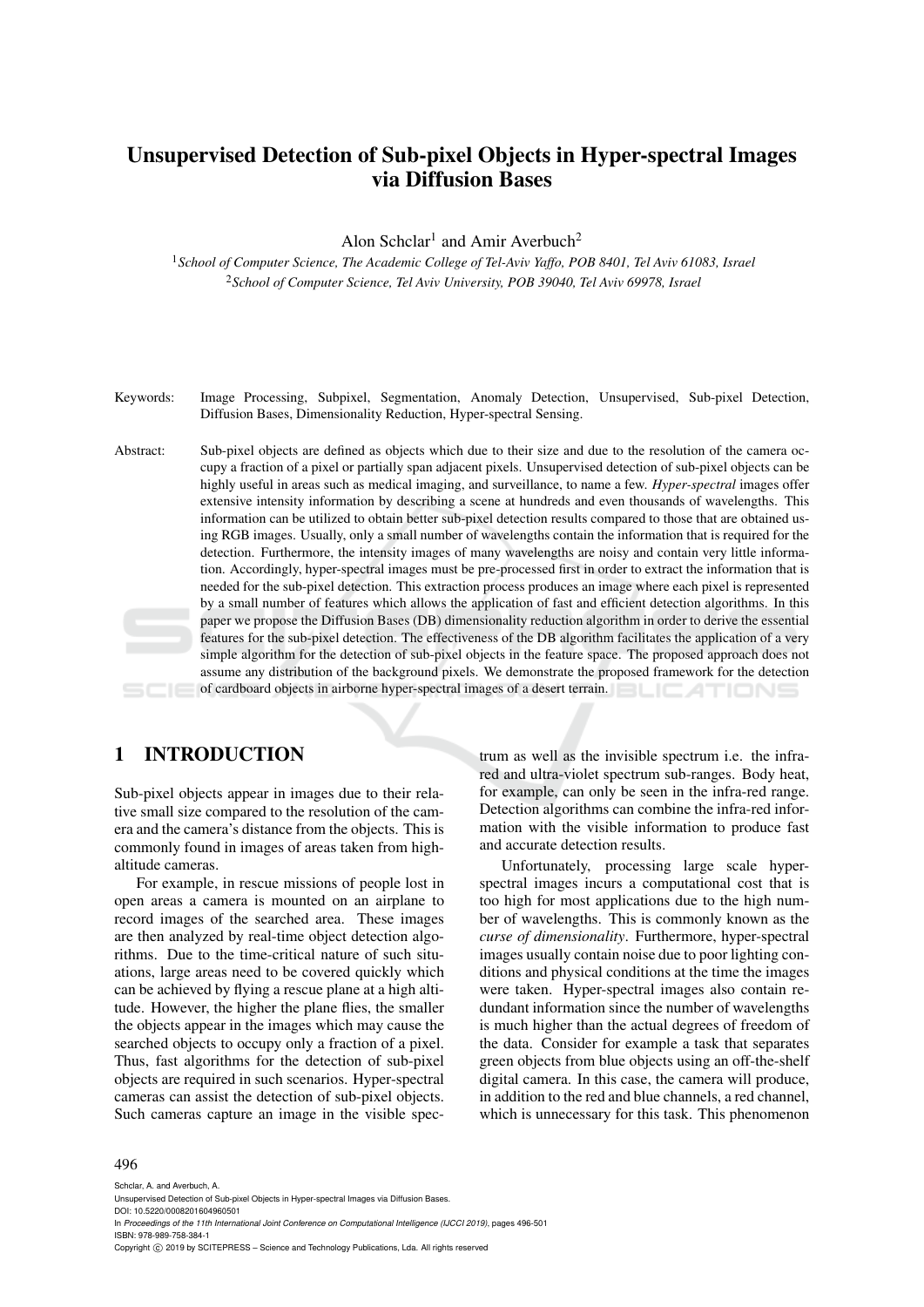is usually unavoidable since general purpose cameras are used. Moreover, constructing a mission-specific camera according to *a-priori* knowledge of the wavelengths that are necessary for the task is unfeasible. Consequently, a hyper-spectral image must initially be pre-processed in order to remove the noise and redundant information and extract the smallest amount of information needed to facilitate the efficient detection of the sought-after objects. This process is commonly known as *feature extraction* or *dimensionality reduction* and its output concisely describes each original data item - in our case pixels - by a small number of attributes instead of original high number of values.

Every substance in nature has a unique *spectral signature* that is described by the substance reflectance values at the different wavelengths of the spectrum. Spectral signatures are often described by hundreds or even thousands of wavelengths depending on the hyper-spectral acquisition instrument. Considering each signature as a vector, the number of wavelengths defines the *dimensionality* of the signature.

Methods for detecting sub-pixel objects in hyperspectral images can be divided into two categories - supervised and unsupervised. Supervised methods commonly utilize the uniqueness of spectral signatures. Specifically, these methods use *a-priori* spectral information of the sought-after objects. Unsupervised techniques, on the other hand, do not utilize any *a-priori* information and rely on the fact that the spectral signature of sub-pixel objects differs from those of their neighboring pixels. The algorithm proposed in this paper falls into the latter category.

The proposed algorithm initially applies the recently introduced *Diffusion Bases* (DB) dimensionality reduction algorithm (Schclar and Averbuch, 2015; Schclar and Averbuch, 2017b; Schclar and Averbuch, 2017a) to extract a small number of features. The DB algorithm is chosen since it efficiently captures nonlinear inter-wavelength correlations and produces a low-dimensional representation in which the amount of noise is drastically reduced. The main contribution of this paper is the application of the DB algorithm since it produces a low-dimensional represtation where sub-pixel objects appear as pixels that are *substantially* different from their neighboring pixels. The sub-pixel objects can then be detected using a very simple procedure.

This paper is organized as follows: in section 2 we present a survey of related work on detection of sub-pixel objects in hyper-spectral images. The DB algorithm is described in section 3. In section 4 we introduce the two phase sub-pixel object detection al-

gorithm. Section 5 contains experimental results and concluding remarks are given in section 6.

### 2 RELATED WORKS

Subpixel segments are also regarded in the literature as anomalies. Different approaches have been proposed to detect subpixel segments.

The Reed-Xiaoli detector (Reed and Yu, 1990) is considered the baseline to many algorithms that followed. Specifically, this detector assumes that the background follows a Gaussian distribution and uses the Mahalanobis distance of each pixel to its neighbors to detect sub-pixel objects. The covariance matrix is calculated globally for the entire background. In (Zhao et al., 2015) a variation of the Reed-Xiaoli detector is proposed for situations in which the Gaussian distribution assumption does not hold globally. Namely, the covariance matrix is only calculated in a local neighborhood of each pixel. A kernelized version of the Reed-Xiaoli detector is presented in (Kwon and Nasrabadi, 2005). The pixels are implicitly embedded in high-dimensional space where they can be detected using a simple Euclidean distance. This approach generalized the baseline Reed-Xiaoli to cases where straightforward application of the Euclidean distance fails to detect sub-pixel segments.

More recently, Ma *et al.* (Ma et al., 2018) proposed a Deep Belief Network (DBN) to detect subpixel objects. An autoencoder is used to extract high-level features. Then, sub-pixels segments are determined according to their weighted distance to their neighboring pixels. Olson *et al.* (Olson et al., 2018) proposed a manifold learning approach coupled with sampling and out-of-sample extension to model the background. Sampling can derive a background model that is more accurate than using the entire image since the sample will be dominated by background pixels.

### 3 THE DB DIMENSIONALITY REDUCTION ALGORITHM

The *DB* algorithm (Schclar and Averbuch, 2015) utilizes and preserves non-linear inter-coordinate correlations to reduce the dimensionality of a given dataset (it is dual to the *Diffusion Maps* algorithm (Coifman and Lafon, 2006; Schclar, 2008; Schclar et al., 2010)). Since the uniqueness of each signature is also inherent in its inter-wavelength correlations, the DB algorithm is highly effective as a pre-processing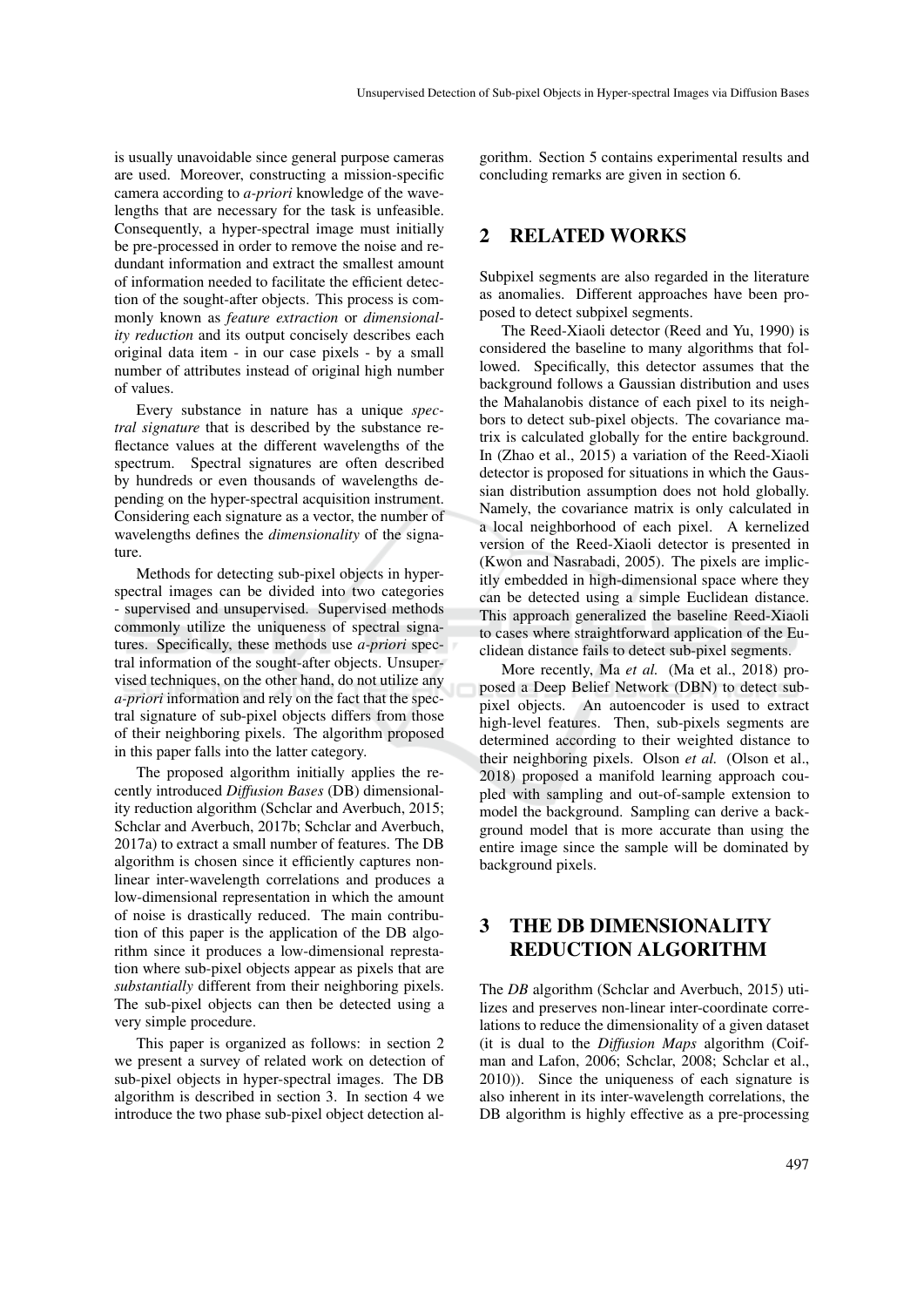tool for hyper-spectral images (Schclar and Averbuch, 2017b). Specifically, applying the DB algorithm to hyper-spectral images reduces their dimensionality while maintaining the vital spectral information of the captured scene.

A hyper-spectral image can be represented as individual monochromatic images - one for each wavelength. Each image is composed of the reflectance values of the scene at a specific wavelength range. The DB algorithm first constructs a graph in which the wavelength images constitute the vertices and the weights are determined according to a fast decay similarity function. Next, it calculates the eigenvectors of the graph Laplacian. The eigenvectors are sorted in descending order according to the magnitude of their eigenvalues and only the eigenvectors whose eigenvalues are above a given threshold are maintained. These eigenvectors capture the *non-linear* inter-wavelength variability of the original data. The selected eigenvectors are used as an orthonormal system on which the pixels of the original image are projected. The projected values constitute the extracted features.

Although baring some similarity to PCA, this process produces better results than PCA due to: (a) its ability to capture non-linear correlations within the data by local exploration of each coordinate; and (b) its robustness to noise. Furthermore, the DB algorithm is more general than PCA and they coincide when the weights in the graph are determined using the inner product weight function.

We denote by  $H = \{x_i\}_{i=1}^m$ ,  $x_i \in \mathbb{R}^n$  the dataset of the pixels in the hyper-spectral image. Let  $x_i(j)$  be the *j*-th coordinate (the reflectance value at the *j*-th wavelength) of  $x_i$ ,  $1 \le j \le n$ . We define the vector  $x'_{j} \triangleq (x_{1}(j),...,x_{m}(j))$  as the *j*-th coordinate of all the points in  $H$  i.e. the image corresponding to the *j*-th wavelength. We denote the set of wavelength images by

$$
H' = \left\{ x'_j \right\}_{j=1}^n. \tag{1}
$$

Let  $w_{\sigma}(x_i, x_j)$ , be a weight function which measures the similarity between the points  $x_i$  and  $x_j$  in  $H'$ . Ideally,  $w_{\sigma}(x_i, x_j) \rightarrow 1$  when  $x_i$  and  $x_j$  are similar and  $w_{\sigma}(x_i, x_j) \rightarrow 0$  otherwise, where  $\sigma$  defines the size of the local neighborhood of each data point. We denote by  $w_{\sigma}$  the weight matrix that is composed of all pairwise similarities in *H*. A common choice of  $w_{\sigma}$  is the Gaussian, however, other kernels that follow a similar decay property can be chosen. A detailed discussion regarding the choice of  $w_{\sigma}$  and  $\sigma$  is given in (Schclar and Averbuch, 2015).

A Markov transition matrix *P* is constructed by normalizing the sum of each row in the matrix  $w_{\sigma}$  to be 1:

$$
p(x'_i, x'_j) = \frac{w_{\sigma}(x'_i, x'_j)}{d(x'_i)}, i, j = 1, \dots, n
$$

where  $d(x_i') = \sum_{j=1}^n w_{\sigma}(x_i', x_j')$  is the degree of  $x_i'$ . Next, the eigen-decomposition of  $p(x'_i, x'_j)$  is calculated

$$
p\left(x'_{i},x'_{j}\right)\equiv\sum_{k=1}^{n}\lambda_{k}r_{k}\left(x'_{i}\right)l_{k}\left(x'_{j}\right)
$$

where  ${l_k}$  and  ${r_k}$  denote the left and the right eigenvectors of *P*, respectively, and  $\{\lambda_k\}_{k=1,\dots,n}$  are the eigenvalues of *P* in descending order of magnitude. We make use of the eigenvalue decay property of the eigen-decomposition and construct the orthonormal system containing only the first v eigenvectors  $B \triangleq \{r_k\}_{k=1,\dots,V}$ . These eigenvectors capture the *non-linear* directions with the highest variability of the coordinates of the original dataset *H*. We project the original data *H* onto the orthonormal system *B*. Let  $H_B = \{g_i\}_{i=1}^m$ ,  $g_i \in$  $\mathbb{R}^{\vee}$  be the set of these projections where  $g_i =$  $(\langle x_i, r_1 \rangle, \ldots, \langle x_i, r_v \rangle), i = 1, \ldots, m$  and  $\langle \cdot, \cdot \rangle$  denotes the inner product operator.  $H_B$  is the dimension reduced representation of *H* and the coordinates of each pixel contain the extracted features. The *DB* algorithm is summarized in Algorithm 1.

## THE DB SUB-PIXEL OBJECT DETECTION ALGORITHM

We introduce a simple and efficient algorithm for the detection of sub-pixel objects in hyper-spectral images. First, the algorithm normalizes each wavelength image so that its values will be in the range  $[0,1]$ . This is necessary since different wavelength sensors can produce values at different scales. We denote by  $\widetilde{H} = {\{\widetilde{x}_i\}}_{i=1}^m$ ,  $\widetilde{x}_i \in \mathbb{R}^n$  the set of normalized wavelength images. Next, features are extracted from  $\widetilde{H}$ using the *DB* algorithm be letting  $H' = \widetilde{H}$  in Algorithm 1. The extracted features capture the required information for the detection. Let

$$
\widetilde{H}_B = \{\widetilde{g}_i\}_{i=1}^m, \widetilde{g}_i \in \mathbb{R}^{\vee}
$$

be the set of pixels whose coordinates are composed of the extracted features. We denote by  $\widetilde{H}_{B}^{k} = (\widetilde{g}_{i}^{k})_{i=1}^{k}$  the values of the *k*-th feature of all the  $\hat{g}_i^k$ )<sub>*i*=1,...,*m*</sub> the values of the *k*-th feature of all the pixels. We normalize each  $\tilde{g}_i^k$  to be in [0,1] and denote the the result by  $\widehat{H}_{B}^{k} = (\widehat{g}_{i}^{k})_{i=1,\dots,m}$ . We refer to  $\widehat{H}_{B}^{\ k}$  as the *k*-th *feature image.*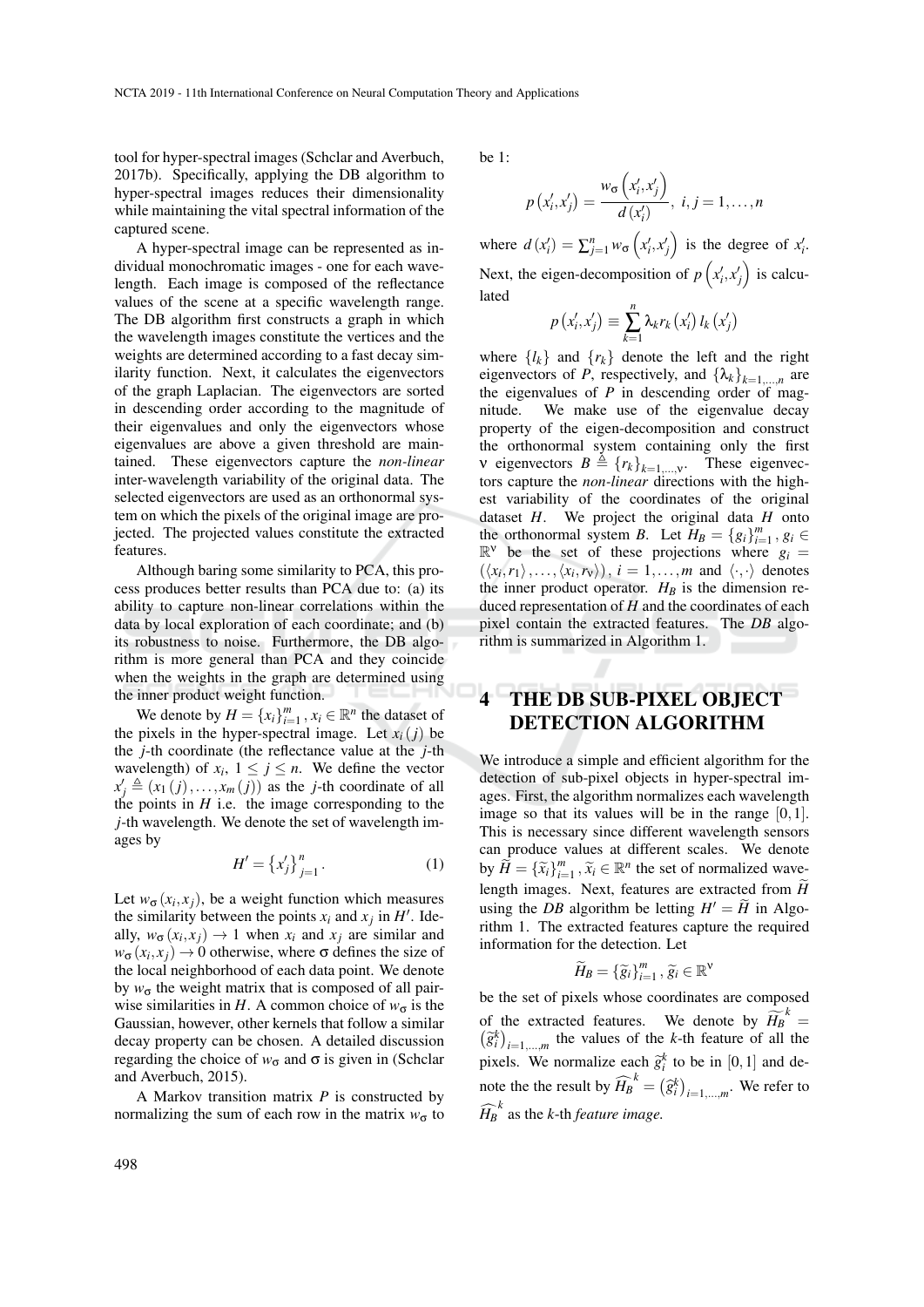Algorithm 1: The Diffusion Basis algorithm.

#### Input:

H<sup>T</sup> - A dataset where each wavelength image is a data item *w*<sub>σ</sub> - A similarity function σ - The local neighborhod size of each point ν - The number of extracted features Output:

 $H_B$  - The reduced dimension representation

#### =====================  $\text{DiffusionBasis}(H', w_\sigma, \sigma, \nu)$

- 1. Calculate the weight function  $w_{\sigma}(x'_i, x'_j)$ ,  $i, j = 1,...n$  where  $x'_i$  and  $x'_j$  are the *i*-th and *j*-th wavelength images.
- 2. Construct a Markov transition matrix *P* by normalizing each row in  $w_{\sigma}$  to sum to 1:

$$
p\left(x'_{i}, x'_{j}\right) = \frac{w_{\sigma}\left(x'_{i}, x'_{j}\right)}{d\left(x'_{i}\right)}
$$

where  $d(x'_i) = \sum_{j=1}^n w_{\sigma}(x'_i, x'_j)$ .

3. Perform eigen-decomposition of  $p(x'_i, x'_j)$ 

$$
p\left(x'_{i},x'_{j}\right)\equiv\sum_{k=1}^{n}\lambda_{k}r_{k}\left(x'_{i}\right)l_{k}\left(x'_{j}\right)
$$

where the left and the right eigenvectors of *P* are given by  $\{l_k\}$  and  $\{r_k\}$ , respectively, and  $\{\lambda_k\}$  are the eigenvalues of *P* in descending order of magnitude.

4. Project the original data *H* onto the orthonormal system  $B \triangleq {r_k}_{k=1,\dots,v}$  to obtain

where

$$
g_i = (\langle x_i, r_1 \rangle, \ldots, \langle x_i, r_v \rangle), i = 1, \ldots, m, r_k \in B, 1 \leq k \leq v
$$

 $H_B = \{g_i\}_{i=1}^m, g_i \in \mathbb{R}^{\nu}$ 

and 
$$
\langle \cdot, \cdot \rangle
$$
 is the inner product.

5. return  $H_B$ .

The effectiveness of the DB feature extraction allows us to employ a very simple algorithm in order to detect sub-pixel objects. The algorithm makes use of the fact the

sub-pixel objects are substantially different from the hyper-pixels in their local neighborhood. This difference is apparent in a number of their features and it is visible when inspecting some of the individual feature images. This is due to the difference in their correlations with the vectors in the diffusion basis which stems from the difference between the spectral signature of the sub-pixel object and the spectral signature of its neighboring hyper-pixels.

The detection of sub-pixel objects is composed of the following steps. We define the  $\alpha$ -neighborhood of  $\widehat{g}_i^k$  to be

$$
\alpha\left(\widehat{g}_{i}^{k}\right) \triangleq \left\{\widehat{g}_{j}^{k}|\Vert i-j\Vert \leq \alpha\right\}
$$

where  $||i - j||$  denotes the distance between pixel *i* and pixel *j*. Next, we compute the number of pixels in  $\alpha(\hat{g}_i^k)$  whose differences from  $\hat{g}_i^k$  are above a

given threshold  $\tau_1$ . We denote this number by

$$
\Delta_{\alpha}\left(\widehat{g}_{i}^{k}\right) \triangleq \left| \left\{\widehat{g}_{j}^{k} : \left|\widehat{g}_{i}^{k} - \widehat{g}_{j}^{k}\right| > \tau_{1}, \ \widehat{g}_{j}^{k} \in \alpha\left(\widehat{g}_{i}^{k}\right)\right\} \right|.
$$

If the size of  $\Delta_{\alpha}(\hat{g}_k^k)$  is larger than a given threshold  $\tau_2$  then  $\hat{g}_k^k$  is classified as a sub-pixel object *candidate*.  $\tau_2$  determines the number of pixels that are required to be different from  $\hat{g}_i^k$  in its neighborhood, in order<br>for  $\hat{\alpha}_k^k$  to be clossified a sub pixel chiest sondidate for  $\hat{g}_i^k$  to be classified a sub-pixel object candidate.<br>Finally, a pixel *i* is classified as a sub-pixel.

Finally, a pixel *i* is classified as a *sub-pixel object* if it is a candidate in at least two different feature images. This final requirement prevents the misclassification of noisy pixels as sub-pixel objects.

#### 5 EXPERIMENTAL RESULTS

In order to simulate sub-pixel objects, twenty four cardboards were placed in a desert terrain. The color of the cardboards resembled the color of the sand in order to make their detection harder using only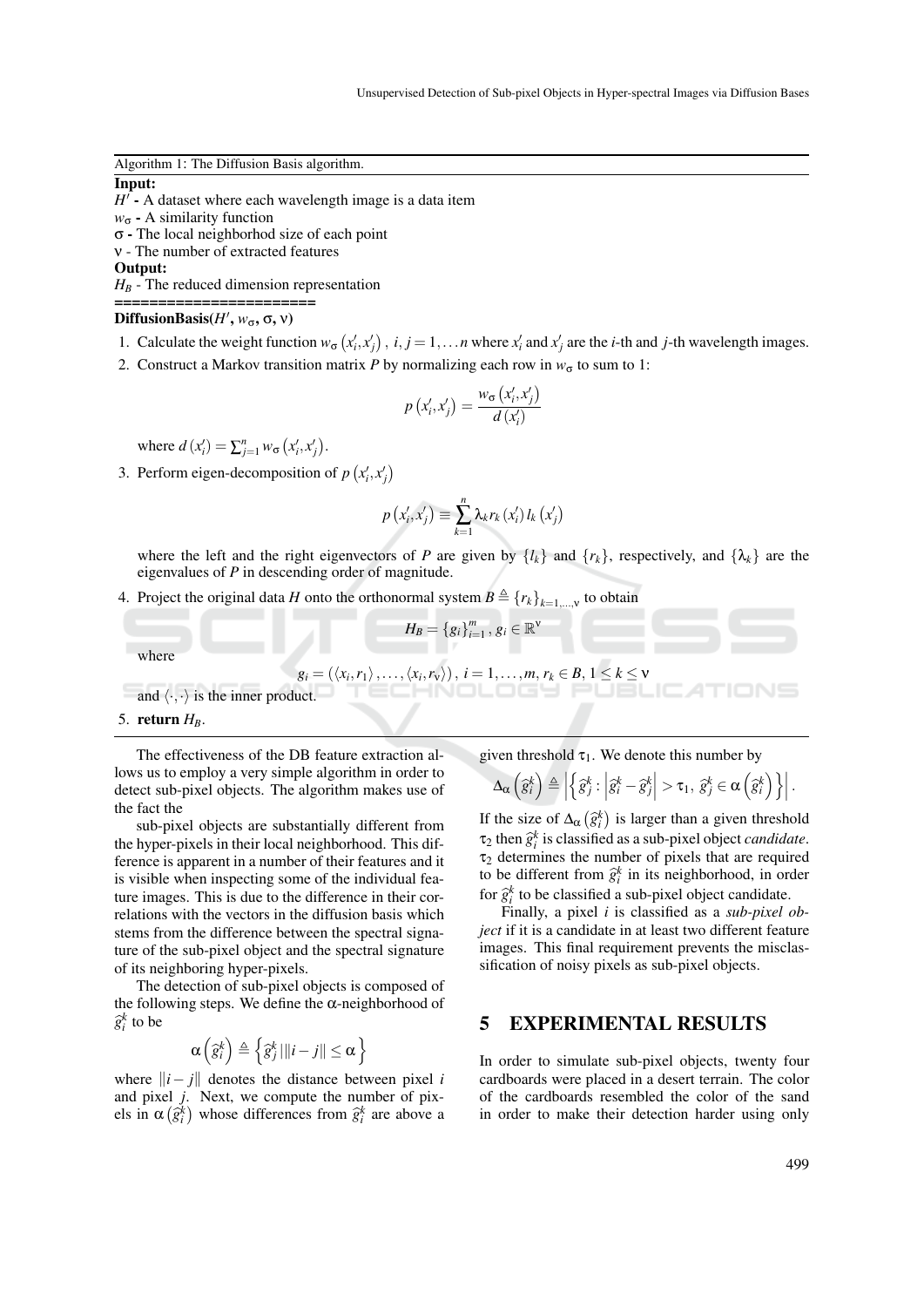

Figure 1: The WAV of a hyper-spectral image of a mountain terrain which contains 24 sub-pixel objects. The sub-pixel objects are visually undetectable.

the visible spectrum. A 121 wavelengths  $300 \times 300$ hyper-spectral image of the terrain was taken from a high altitude airplane. The altitude was determined according to the camera resolution and the size of the cardboards so that the cardboards will appear as subpixel objects in the image.

In order to display the geometry (objects, background, etc.) of the hyper-spectral image we use a  $300 \times 300$  gray image which is derived as the average of the 121 wavelength images. We refer to it as the *wavelength-averaged-version* (WAV) of the hyper-spectral image.

The similarity function that was used by the DB algorithm was the Gaussian kernel  $w_{\sigma}(x_i, x_j) =$ 

exp −  $||x_i-x_j||^2$  )  $2\sigma^2$ . where  $\sigma$  was chosen according to

the procedure that is described in (Schclar and Averbuch, 2015).

The image and the results are given in Fig. 1-4. Figure 1 shows the WAV of the image. Figures 2 and 3 show the 35*th* and 50*th* wavelengths, respectively. The noise in the image is due to atmospheric conditions at the time the image was taken. These problems can be found in most of the wavelengths. The sub-pixel segments are manifested in the image as isolated points. Figure 4 displays the 2*nd* feature image  $\widehat{G}^2$  with squares around the sub-pixel segments that were found. The number of extracted features was empirically set to  $v = 6$ . The sub-pixel detection was obtained using  $\tau_1 = 0.04$ ,  $\tau_2 = 3$ . These values were found empirically. The algorithm detected *all* twenty four sub-pixel objects.

### 6 FUTURE RESEARCH

The values of v,  $\tau_1$  and  $\tau_2$  were found empirically. Naturally, the optimal values for these parameters are



Figure 2: The 35*th* wavelength of Fig. 1.



Figure 3: The 50*th* wavelength of Fig. 1.



Figure 4:  $\hat{G}^2$  of Fig. 1 with squares around the detected sub-pixel segments. The parameters that were used are:  $v =$  $6, \tau_1 = 0.04, \tau_2 = 3.$ 

*data driven* (similarly to choosing ε in (Schclar and Averbuch, 2015)) i.e. they depends on the given hyper-spectral image .Automatic choice of these parameter can simplify and accelerate the detection of sub-pixel objects. A rigorous way for choosing them is currently being investigated by the authors.

The results in section 5 were obtained using a Gaussian kernel. However, it is shown in (Coifman and Lafon, 2006) that any positive semi-definite kernel may be used for the dimensionality reduction. Rigorous analysis of families of kernels to facilitate